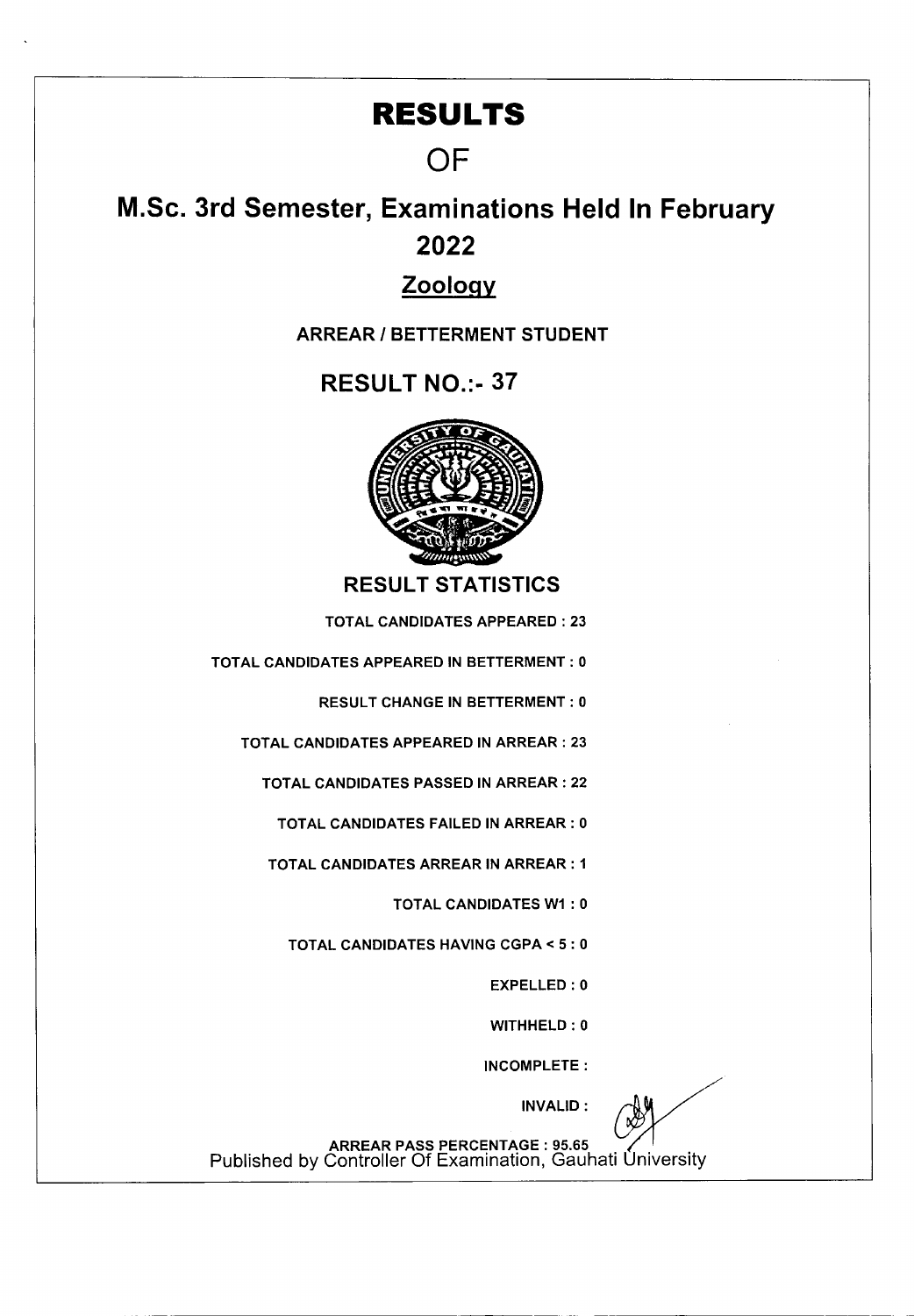|                                                                                         | Page: $2$                                                                                                                     |
|-----------------------------------------------------------------------------------------|-------------------------------------------------------------------------------------------------------------------------------|
| <b>EXAMINATION HELD IN February 2022</b>                                                |                                                                                                                               |
| <b>List of Successful Candidates</b><br>(In order of Roll No.)                          |                                                                                                                               |
| Zoology                                                                                 |                                                                                                                               |
| College:- 012 - DAKSHIN KAMRUP COLLEGE                                                  |                                                                                                                               |
|                                                                                         |                                                                                                                               |
| <b>TOTAL CANDIDATE: 2</b>                                                               | APPEARED IN BETTERMENT: 0                                                                                                     |
| FAIL:0<br>TOTAL CANDIDATES APPEARED IN ARREAR : 2                                       | <b>RESULT CHANGE IN BETTERMENT: 0</b><br>TOTAL CANDIDATES PASSED IN ARREAR : 2                                                |
| <b>TOTAL CANDIDATES ARREAR IN ARREAR : 0</b>                                            |                                                                                                                               |
| EXPELLED: 0                                                                             | WITHHELD: 0                                                                                                                   |
| $\mathbf{.0}$                                                                           |                                                                                                                               |
| Pass Roll Nos.:-                                                                        |                                                                                                                               |
| PS-191-012-0001 PS-191-012-0009                                                         |                                                                                                                               |
|                                                                                         |                                                                                                                               |
|                                                                                         |                                                                                                                               |
|                                                                                         |                                                                                                                               |
|                                                                                         |                                                                                                                               |
| <b>Withheld Roll Nos.:- NILL</b>                                                        |                                                                                                                               |
|                                                                                         |                                                                                                                               |
| College:- 018 - HANDIQUE GIRLS' COLLEGE                                                 |                                                                                                                               |
|                                                                                         |                                                                                                                               |
|                                                                                         |                                                                                                                               |
| <b>TOTAL CANDIDATE: 2</b>                                                               |                                                                                                                               |
| FAIL:0                                                                                  |                                                                                                                               |
| TOTAL CANDIDATES APPEARED IN ARREAR : 2<br><b>TOTAL CANDIDATES ARREAR IN ARREAR : 0</b> |                                                                                                                               |
| EXPELLED:0                                                                              | APPEARED IN BETTERMENT: 0<br><b>RESULT CHANGE IN BETTERMENT: 0</b><br>TOTAL CANDIDATES PASSED IN ARREAR : 2<br>WITHHELD $: 0$ |
| $\cdot$ 0                                                                               |                                                                                                                               |
| Pass Roll Nos.:-                                                                        |                                                                                                                               |
| PS-191-018-0057 PS-191-018-0058                                                         |                                                                                                                               |
|                                                                                         |                                                                                                                               |
|                                                                                         |                                                                                                                               |
|                                                                                         |                                                                                                                               |
|                                                                                         |                                                                                                                               |
| <b>Withheld Roll Nos.:- NILL</b>                                                        |                                                                                                                               |
|                                                                                         |                                                                                                                               |
| College:- 028 - PANDU COLLEGE                                                           |                                                                                                                               |
|                                                                                         |                                                                                                                               |
| <b>TOTAL CANDIDATE: 1</b>                                                               |                                                                                                                               |
| FAIL:0                                                                                  |                                                                                                                               |
| TOTAL CANDIDATES APPEARED IN ARREAR : 1                                                 |                                                                                                                               |
| TOTAL CANDIDATES ARREAR IN ARREAR : 0<br>EXPELLED: 0                                    | APPEARED IN BETTERMENT : 0<br><b>RESULT CHANGE IN BETTERMENT: 0</b><br>TOTAL CANDIDATES PASSED IN ARREAR : 1<br>WITHHELD: 0   |
| $\pm 0$                                                                                 |                                                                                                                               |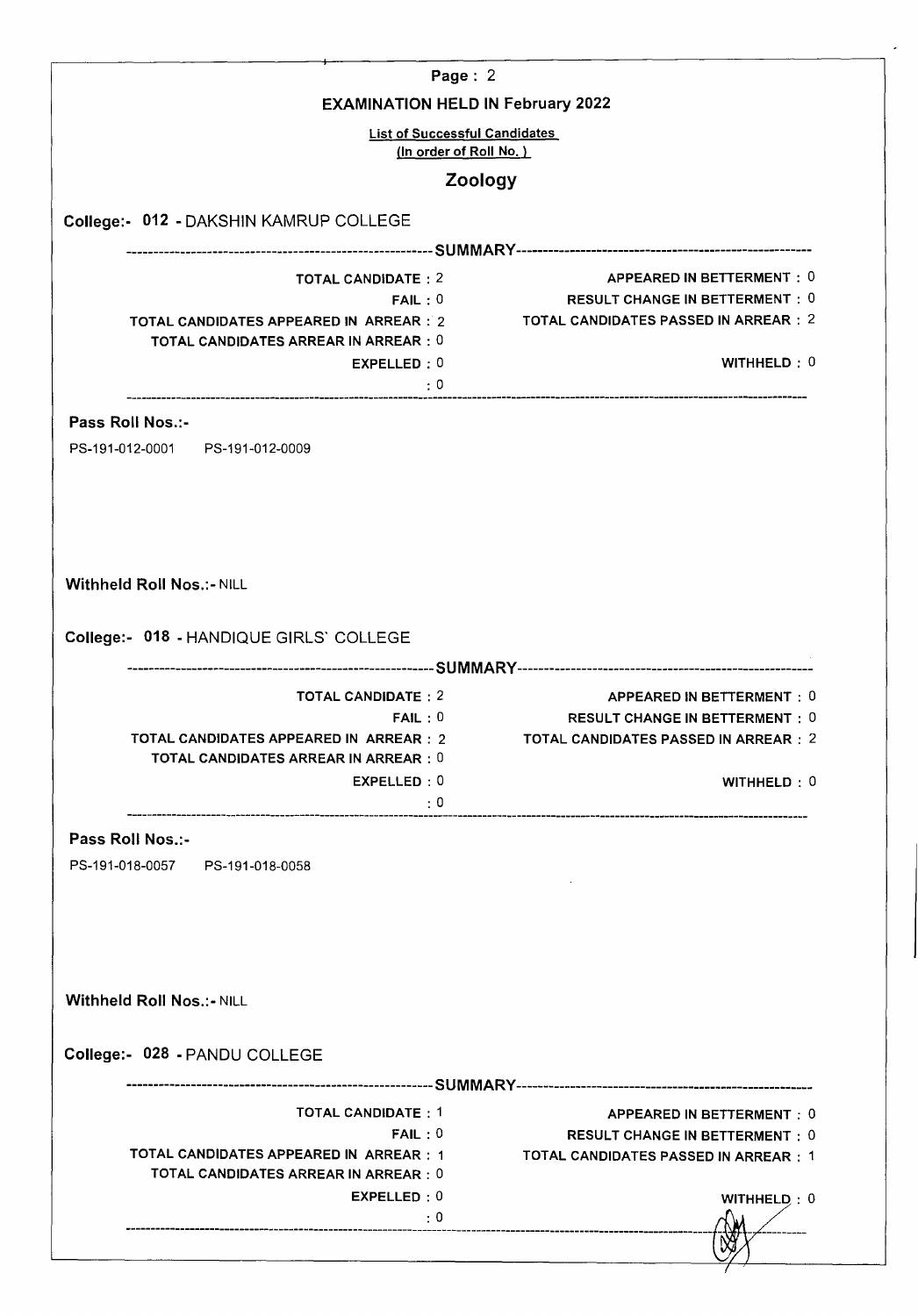| Page: $3$                                                                        |                                                                    |
|----------------------------------------------------------------------------------|--------------------------------------------------------------------|
| <b>EXAMINATION HELD IN February 2022</b>                                         |                                                                    |
| <b>List of Successful Candidates</b>                                             |                                                                    |
| (In order of Roll No.)                                                           |                                                                    |
|                                                                                  | Zoology                                                            |
| Pass Roll Nos.:-                                                                 |                                                                    |
| PS-191-028-0045                                                                  |                                                                    |
|                                                                                  |                                                                    |
|                                                                                  |                                                                    |
|                                                                                  |                                                                    |
| <b>Withheld Roll Nos.:- NILL</b>                                                 |                                                                    |
|                                                                                  |                                                                    |
| College:- 225 - DARRANG COLLEGE                                                  |                                                                    |
|                                                                                  |                                                                    |
| <b>TOTAL CANDIDATE: 4</b>                                                        | APPEARED IN BETTERMENT: 0                                          |
| FAIL:0                                                                           | <b>RESULT CHANGE IN BETTERMENT: 0</b>                              |
| TOTAL CANDIDATES APPEARED IN ARREAR : 4<br>TOTAL CANDIDATES ARREAR IN ARREAR : 0 | TOTAL CANDIDATES PASSED IN ARREAR : 4                              |
| EXPELLED: 0                                                                      | WITHHELD: 0                                                        |
| $\cdot$ 0                                                                        |                                                                    |
| Pass Roll Nos.:-                                                                 |                                                                    |
| PS-191-225-0023    PS-191-225-0028    PS-191-225-0030    PS-191-225-0040         |                                                                    |
| <b>Withheld Roll Nos.:- NILL</b>                                                 |                                                                    |
| College:- 307 - NOWGONG COLLEGE                                                  |                                                                    |
|                                                                                  |                                                                    |
| <b>TOTAL CANDIDATE: 1</b><br>FAIL:0                                              | APPEARED IN BETTERMENT: 0<br><b>RESULT CHANGE IN BETTERMENT: 0</b> |
| TOTAL CANDIDATES APPEARED IN ARREAR : 1                                          | TOTAL CANDIDATES PASSED IN ARREAR $:\ 0$                           |
| <b>TOTAL CANDIDATES ARREAR IN ARREAR: 1</b>                                      |                                                                    |
| EXPELLED: 0                                                                      | WITHHELD: 0                                                        |
|                                                                                  |                                                                    |
| Pass Roll Nos.:-<br>NILL                                                         |                                                                    |
|                                                                                  |                                                                    |
|                                                                                  |                                                                    |
| <b>Withheld Roll Nos.:- NILL</b>                                                 |                                                                    |
|                                                                                  |                                                                    |
|                                                                                  |                                                                    |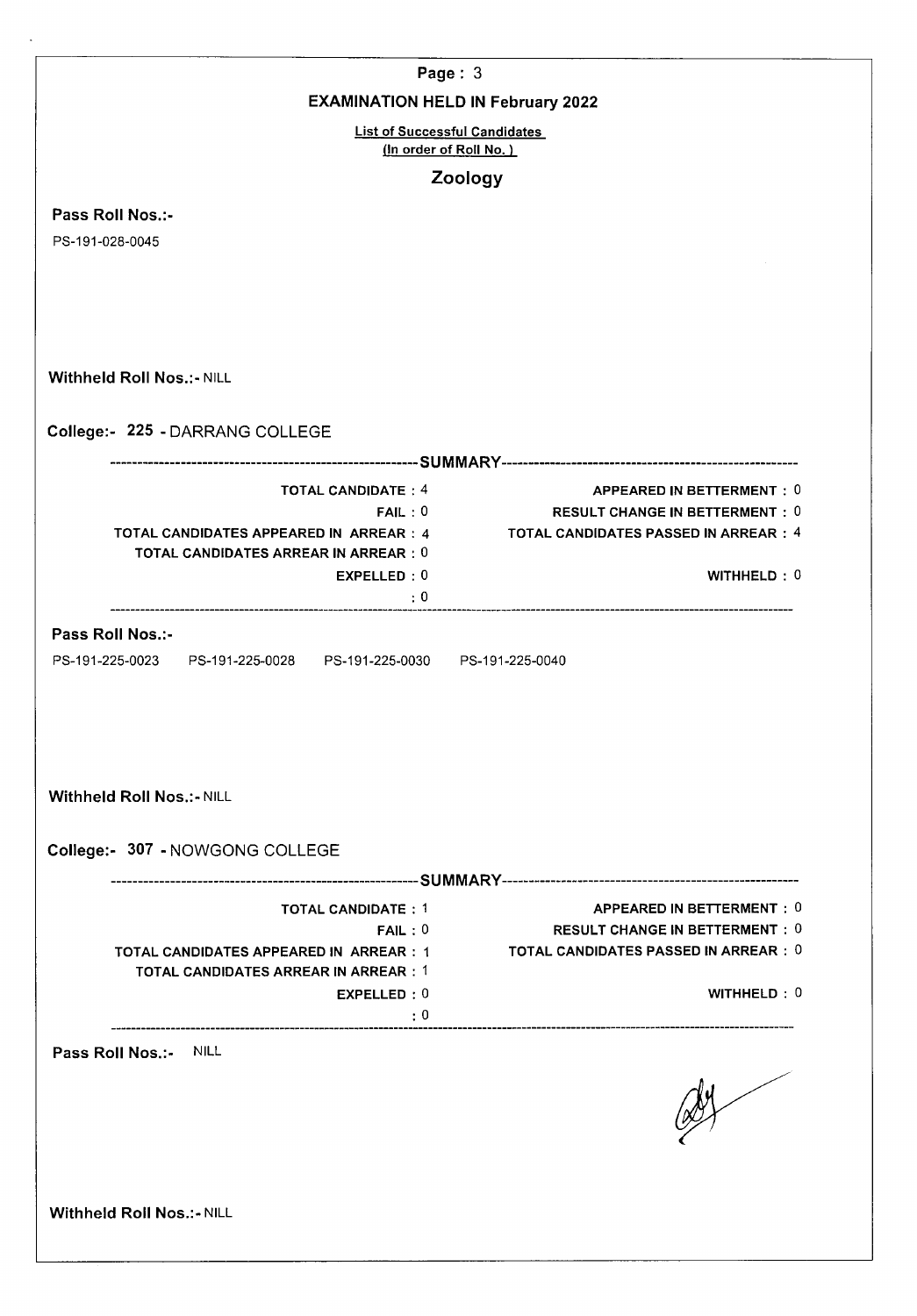|                                                                                                                           |                                                                                                                |                                    | Page: $4$<br><b>EXAMINATION HELD IN February 2022</b>                                                               |                 |                                                                                                                                   |  |
|---------------------------------------------------------------------------------------------------------------------------|----------------------------------------------------------------------------------------------------------------|------------------------------------|---------------------------------------------------------------------------------------------------------------------|-----------------|-----------------------------------------------------------------------------------------------------------------------------------|--|
|                                                                                                                           |                                                                                                                |                                    | <b>List of Successful Candidates</b><br>(In order of Roll No.)                                                      |                 |                                                                                                                                   |  |
|                                                                                                                           |                                                                                                                |                                    | Zoology                                                                                                             |                 |                                                                                                                                   |  |
|                                                                                                                           | College:- 341 - MORIGAON COLLEGE                                                                               |                                    |                                                                                                                     |                 |                                                                                                                                   |  |
|                                                                                                                           |                                                                                                                |                                    |                                                                                                                     |                 |                                                                                                                                   |  |
|                                                                                                                           | <b>TOTAL CANDIDATE: 3</b><br>FAIL:0<br><b>TOTAL CANDIDATES ARREAR IN ARREAR: 0</b><br>EXPELLED: 0<br>$\cdot:0$ |                                    | TOTAL CANDIDATES APPEARED IN ARREAR : 3                                                                             |                 | APPEARED IN BETTERMENT: 0<br><b>RESULT CHANGE IN BETTERMENT: 0</b><br><b>TOTAL CANDIDATES PASSED IN ARREAR : 3</b><br>WITHHELD: 0 |  |
| Pass Roll Nos.:-                                                                                                          |                                                                                                                |                                    |                                                                                                                     |                 |                                                                                                                                   |  |
|                                                                                                                           |                                                                                                                |                                    |                                                                                                                     |                 |                                                                                                                                   |  |
| <b>Withheld Roll Nos.:- NILL</b>                                                                                          |                                                                                                                |                                    |                                                                                                                     |                 |                                                                                                                                   |  |
|                                                                                                                           | College:- 361 - SCIENCE COLLEGE KOKRAJHAR                                                                      |                                    |                                                                                                                     |                 |                                                                                                                                   |  |
| <b>TOTAL CANDIDATE: 10</b><br>FAIL:0<br>TOTAL CANDIDATES APPEARED IN ARREAR : 10<br>TOTAL CANDIDATES ARREAR IN ARREAR : 0 |                                                                                                                |                                    | APPEARED IN BETTERMENT: 0<br><b>RESULT CHANGE IN BETTERMENT: 0</b><br><b>TOTAL CANDIDATES PASSED IN ARREAR : 10</b> |                 |                                                                                                                                   |  |
|                                                                                                                           |                                                                                                                | EXPELLED: 0<br>$\mathbf{.}0$       |                                                                                                                     |                 | WITHHELD: 0                                                                                                                       |  |
| Pass Roll Nos.:-                                                                                                          |                                                                                                                |                                    |                                                                                                                     |                 |                                                                                                                                   |  |
| PS-191-361-0045<br>PS-191-361-0054                                                                                        | PS-191-361-0046<br>PS-191-361-0055                                                                             | PS-191-361-0047<br>PS-191-361-0056 | PS-191-361-0048<br>PS-191-361-0057                                                                                  | PS-191-361-0050 | PS-191-361-0053                                                                                                                   |  |
| <b>Withheld Roll Nos.: - NILL</b>                                                                                         |                                                                                                                |                                    |                                                                                                                     |                 |                                                                                                                                   |  |
|                                                                                                                           |                                                                                                                |                                    |                                                                                                                     |                 |                                                                                                                                   |  |